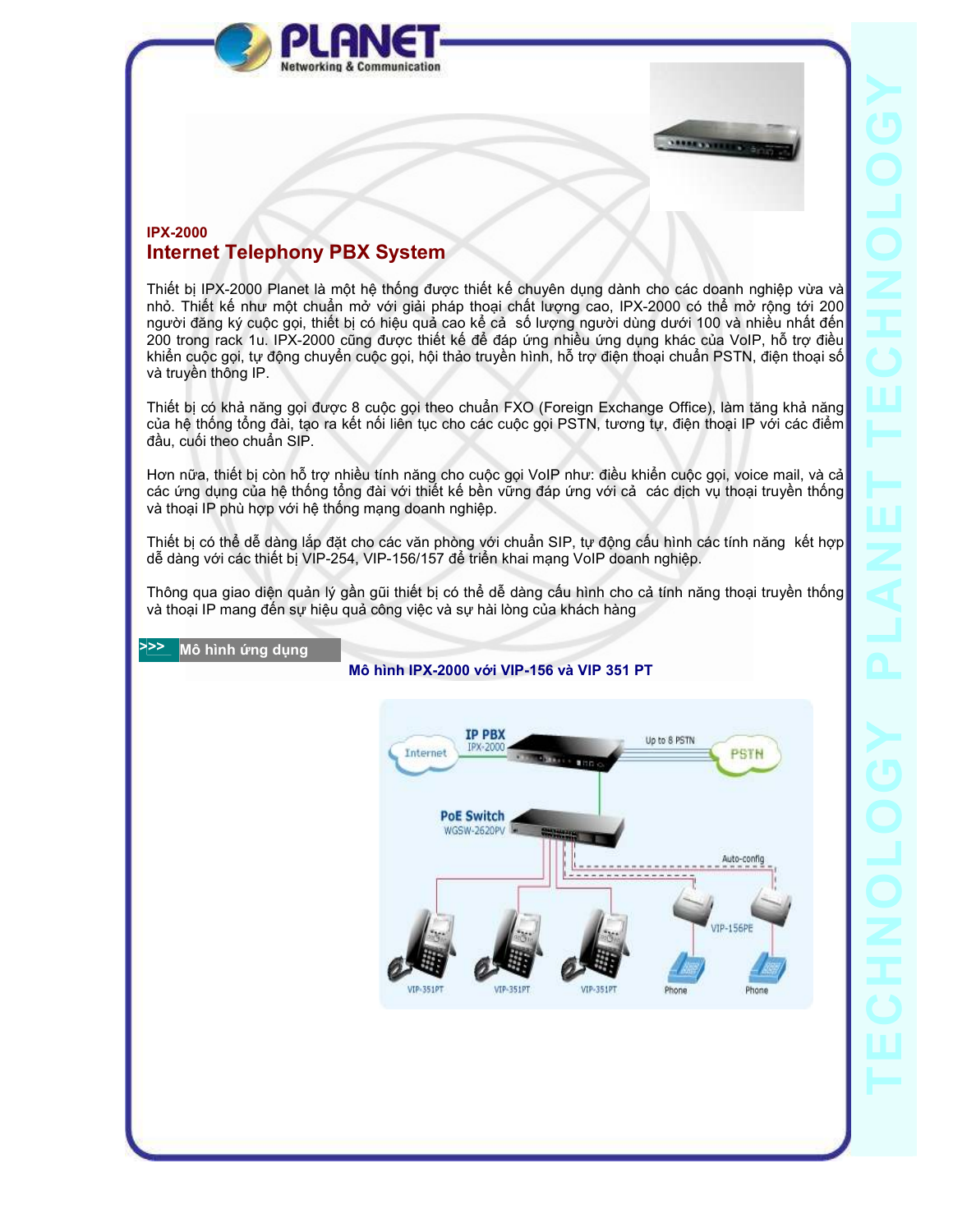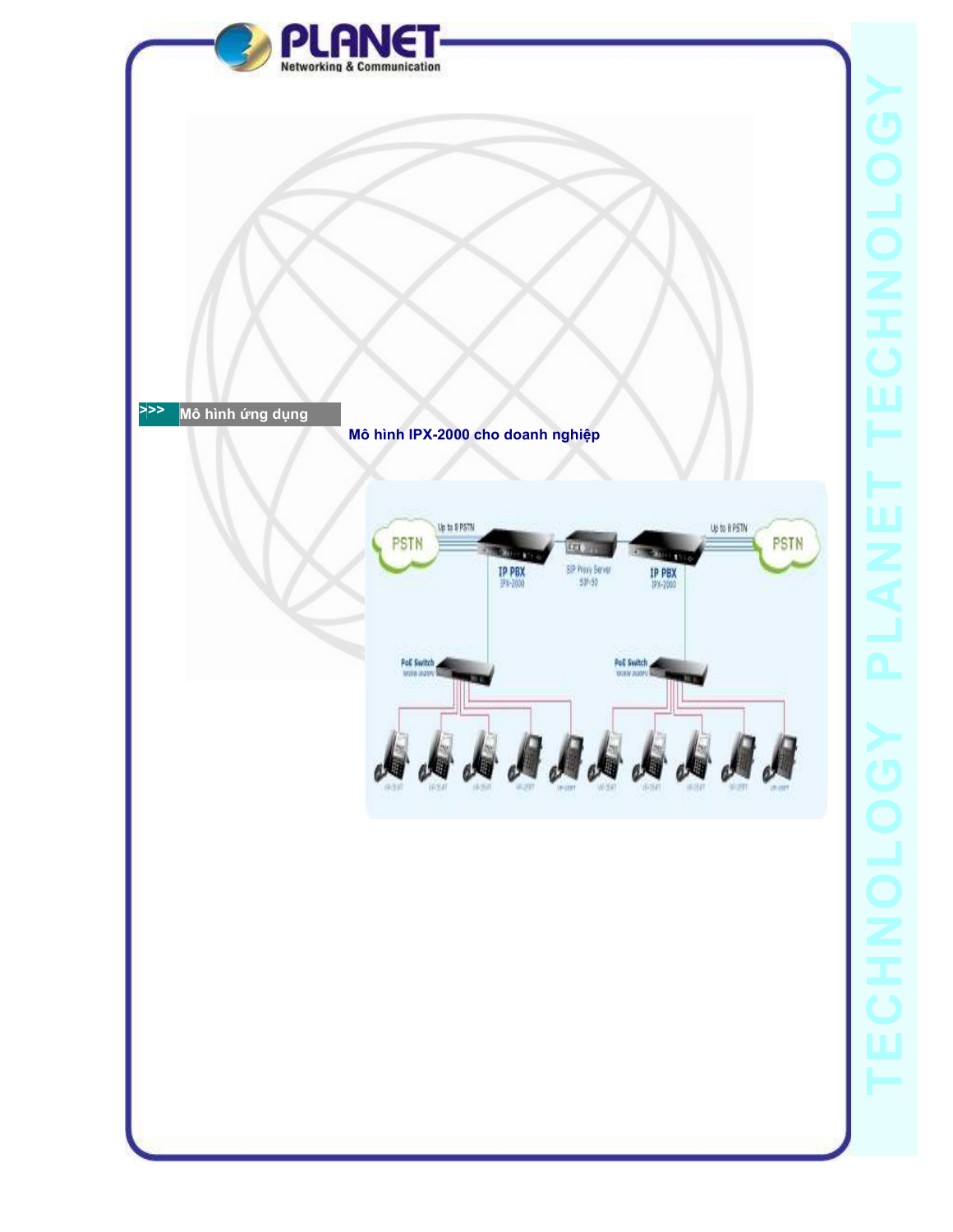## Những đặc tính hệ thống nổi bật

- > Tối đa 200 người sử dụng với tài khoản voice mail
- > Tối đa 50 phiên
- Kết nối trực tiếp với VoIP
- > Tích hợp ở mức độ cao và ổn định khi nhúng
- > Hỗ trợ giao thức FXO/FXS
- Quay số dễ dàng
- > Chuyển đổi dễ dàng từ VoIP sang PSTN
- > Quản lý điều khiển
- Dễ dàng cấu hình
- Cấu hình thông qua giao diện dòng lệnh
- > Kết nối ồn định với tổng đài
- Tự ñộng update firmware cho các tính năng IP phone

## Những tính năng nổi bật của sản phẩm

- ≻ Đăng ký chuẩn SIP và Proxy SIP
- Hỗ trợ nhiều ngôn ngữ dễ sử dụng với các doanh nghiệp quốc tế
- Tùy chỉnh IVR lớp 3
- > Tự động kết nối với tổng đài
- > Thiết kế chắc chắn và an toàn
- Hỗ trợ UMS
- Hỗ trợ thiết lập phòng hội thảo ảo
- > Hiển thị trạng thái hệ thống và đăng nhập hệ thống
- Ghi âm cuộc gọi
- > Tích hợp STUN client
- Giàu tính năng voice mail, CAC, Giữ cuộc gọi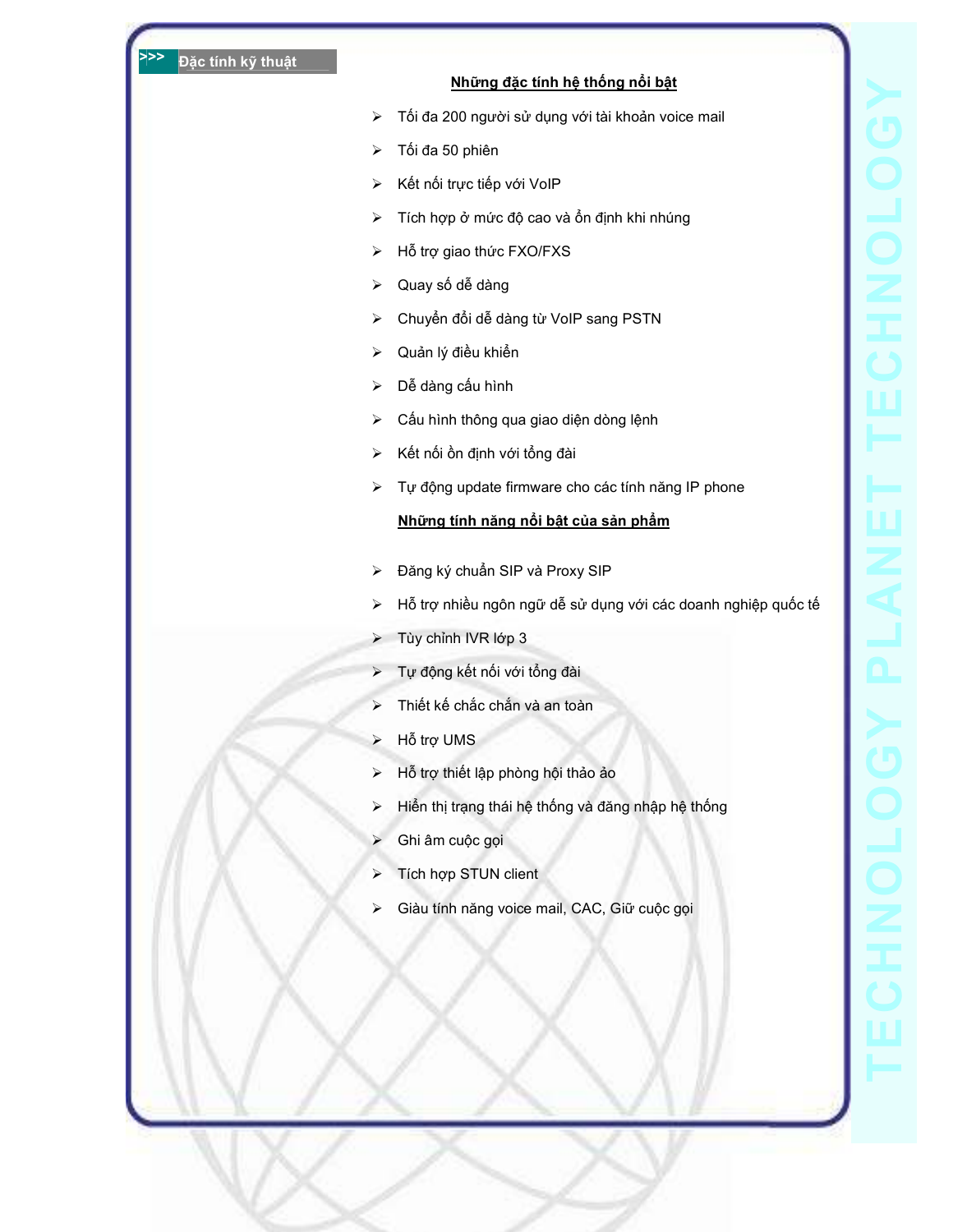| Model                   | IPX-2000                                                                                                                                                                          |  |
|-------------------------|-----------------------------------------------------------------------------------------------------------------------------------------------------------------------------------|--|
| <b>Hardware</b>         |                                                                                                                                                                                   |  |
| Interface               | One RJ-45 10/100 base-TX WAN Ethernet port                                                                                                                                        |  |
|                         | One RJ-45 10/100 base-TX LAN Ethernet port                                                                                                                                        |  |
|                         | Two USB 2.0 ports                                                                                                                                                                 |  |
|                         | One RS-232 serial port                                                                                                                                                            |  |
|                         | Two expandable PCI interface slots                                                                                                                                                |  |
| <b>Standards</b><br>and |                                                                                                                                                                                   |  |
| protocol                |                                                                                                                                                                                   |  |
| Registration            | Max. 200 nodes / SIP IP phones                                                                                                                                                    |  |
| Calls                   | Max. 50 concurrent calls                                                                                                                                                          |  |
| Call control            | RFC 3261, RFC 3311, RFC 3515, RFC 3265, RFC 3892, RFC<br>3361, RFC 3842, RFC 3389, RFC 3489, RFC 3428, RFC 2327,<br>RFC 2833, RFC 2976, RFC 3263, RFC 3264, RFC 3362, RFC<br>4612 |  |
|                         | Static / Dynamic registration, Configurable Expiry Time, MD5                                                                                                                      |  |
| <b>SIP Registrar</b>    | authentication                                                                                                                                                                    |  |
|                         | Handle loose RFC-compliant SIP devices, Resilient message retry                                                                                                                   |  |
|                         | mechanism                                                                                                                                                                         |  |
|                         | Cache client registrations                                                                                                                                                        |  |
| SIP Proxy               | Stateful proxy server, NAT traversal for clients, Inter-proxy call<br>hand-off                                                                                                    |  |
|                         | Outbound Proxy behind NAT Device                                                                                                                                                  |  |
| <b>PBX System</b>       |                                                                                                                                                                                   |  |
| Call features           | Codec G.711 (µ/A-law), G.723.1 (6.3k/5.3k bit/s), G.729A, and<br>G.726 (16k/24k/32k/40k bit/s) supported                                                                          |  |
|                         | Transcoding channel 0~16, subject to add-on card                                                                                                                                  |  |
|                         | In-band / RFC2833 / SIP-INFO DTMF translation                                                                                                                                     |  |
|                         | Two expandable slots for telephony interfaces                                                                                                                                     |  |
|                         | 50 SIP trunks for ITSP account or private trunking shared by                                                                                                                      |  |
|                         | extensions                                                                                                                                                                        |  |
|                         | 200 DID SIP trunks to extensions                                                                                                                                                  |  |
|                         | Support gateway trunk mode per SIP trunk                                                                                                                                          |  |
|                         | Enable / Disable NAT Traversal per SIP trunk                                                                                                                                      |  |
|                         | Call admission control of call count or bandwidth per SIP trunk                                                                                                                   |  |
|                         | Long call audit                                                                                                                                                                   |  |
|                         | Support SIP OPTIONS keep alive                                                                                                                                                    |  |
|                         | NAT session keep alive                                                                                                                                                            |  |
|                         | Configurable RFC 2833 payload type per SIP trunk                                                                                                                                  |  |
|                         | FXS / FXO analog trunking                                                                                                                                                         |  |
|                         | FXO disconnection tone detection                                                                                                                                                  |  |
|                         | FXO disconnection tone parameter setting                                                                                                                                          |  |
|                         |                                                                                                                                                                                   |  |
|                         | <b>FXS</b> hot line                                                                                                                                                               |  |
|                         | FXS warm line                                                                                                                                                                     |  |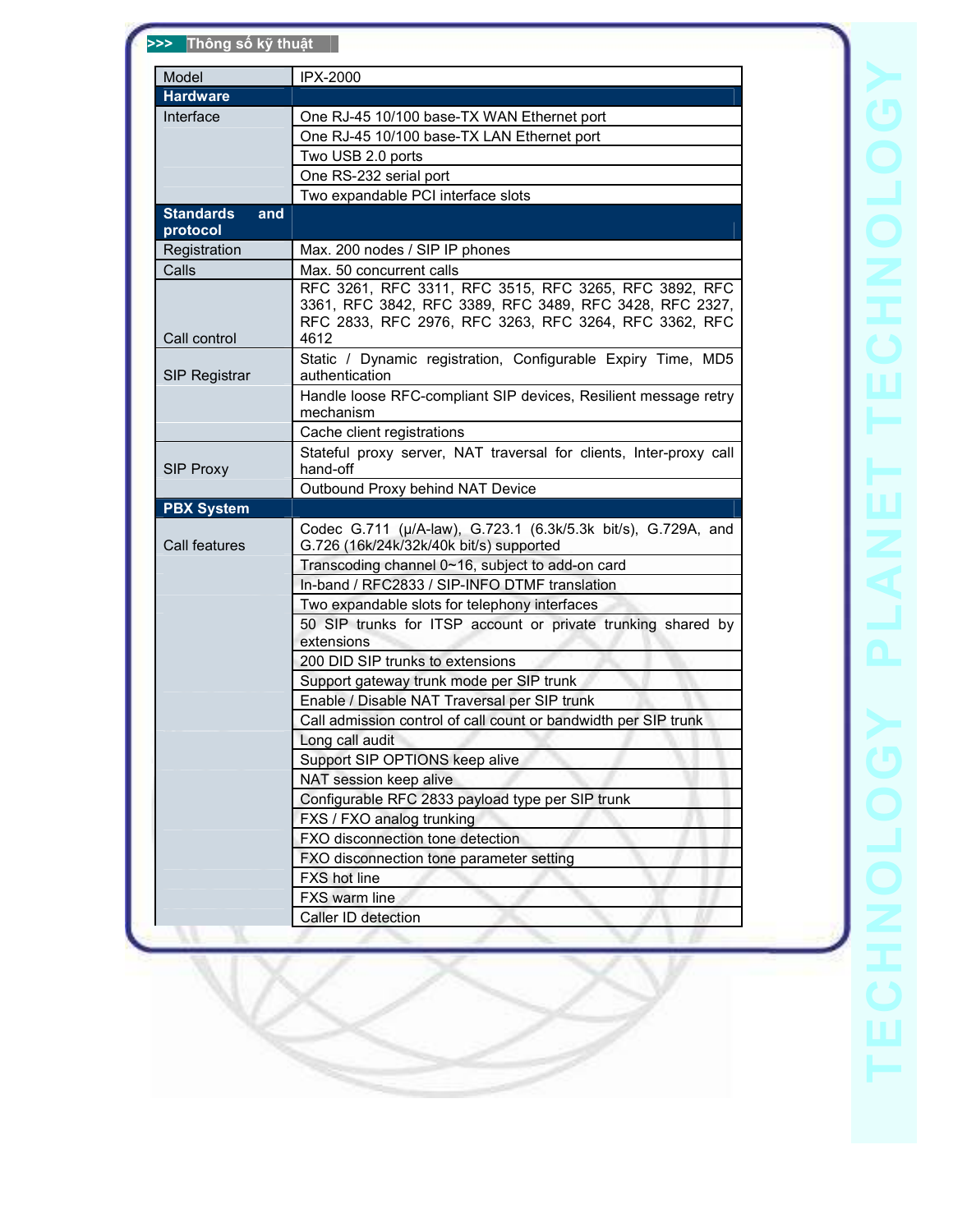|            | Trunk hunting                                                  |  |
|------------|----------------------------------------------------------------|--|
|            | Digits manipulation during hunting                             |  |
|            | Life-line priority call                                        |  |
|            | Support SIP Call Hold, Call Waiting                            |  |
|            | Support SIP phone5 3-way conference                            |  |
|            | Support Blind / Attended Transfer                              |  |
|            | In-line Call Transfer                                          |  |
|            | Unconditional, Unavailable, Busy Call forward                  |  |
|            | Call Back on Busy between extensions                           |  |
|            | Per calling number forward and rejection                       |  |
|            | Blacklist of number patterns                                   |  |
|            | 32 call pick-up groups                                         |  |
|            | <b>Call Park and Retrieve</b>                                  |  |
|            | Recording on demand with Essence IP phones                     |  |
|            | Remote extension registration via Internet                     |  |
|            | Direct line to extension (DID to Extension)                    |  |
|            | Direct line by called number (DID by Number)                   |  |
|            | Direct line by privilege (DID by Privilege)                    |  |
|            | Echo Cancellation (G.168)                                      |  |
|            | Flexible numbering plan                                        |  |
|            | Call privilege grouping                                        |  |
|            | Configurable Music on Hold                                     |  |
|            | Memo Call for extension                                        |  |
|            | Schedule-based Broadcast                                       |  |
|            | Support T.38 FAX over IP                                       |  |
|            | Support T.30, T.38 FAX pass through                            |  |
|            | <b>ENUM</b> resolution                                         |  |
| <b>NAT</b> | Auto NAT discovery and traversal                               |  |
|            | <b>Built-in STUN client</b>                                    |  |
|            | RTP proxy                                                      |  |
|            |                                                                |  |
| <b>IVR</b> | RTP port range designation<br>50 configurations of 3-layer IVR |  |
|            |                                                                |  |
|            | Worktime / Holiday setting for different IVR                   |  |
|            | Configurable greeting prompts                                  |  |
|            | Music on Ringing extensions                                    |  |
|            | Forward to Voice Mail on No-answer                             |  |
|            | Support 3 languages in IVR tree                                |  |
|            | Hot key to operator                                            |  |
| Voice      | User Authentication by PIN                                     |  |
|            | Multilingual, 3 languages                                      |  |
|            | <b>Multi-folder Archive</b>                                    |  |
|            | Fast-forward / Rewind / Undelete                               |  |
|            | <b>MWI</b> notification                                        |  |
|            | <b>VMWI</b> notification                                       |  |
|            | E-mail notification and attachment (Unified messaging)         |  |
|            | Personal greeting on unavailability and busy                   |  |
|            | Record personal greeting through phone                         |  |
|            | <b>Voicemail Forwarding</b>                                    |  |
|            | Reply call or new call after logged in Voicemail menu          |  |
|            | Built-in 40GB hard disk drive for Voicemail                    |  |
|            | Support USB 2.0 interface for Voicemail, CDR, and system       |  |
|            | configuration backup                                           |  |
|            | Support NFS remote backup for Voicemail, CDR, and system       |  |
|            | configuration                                                  |  |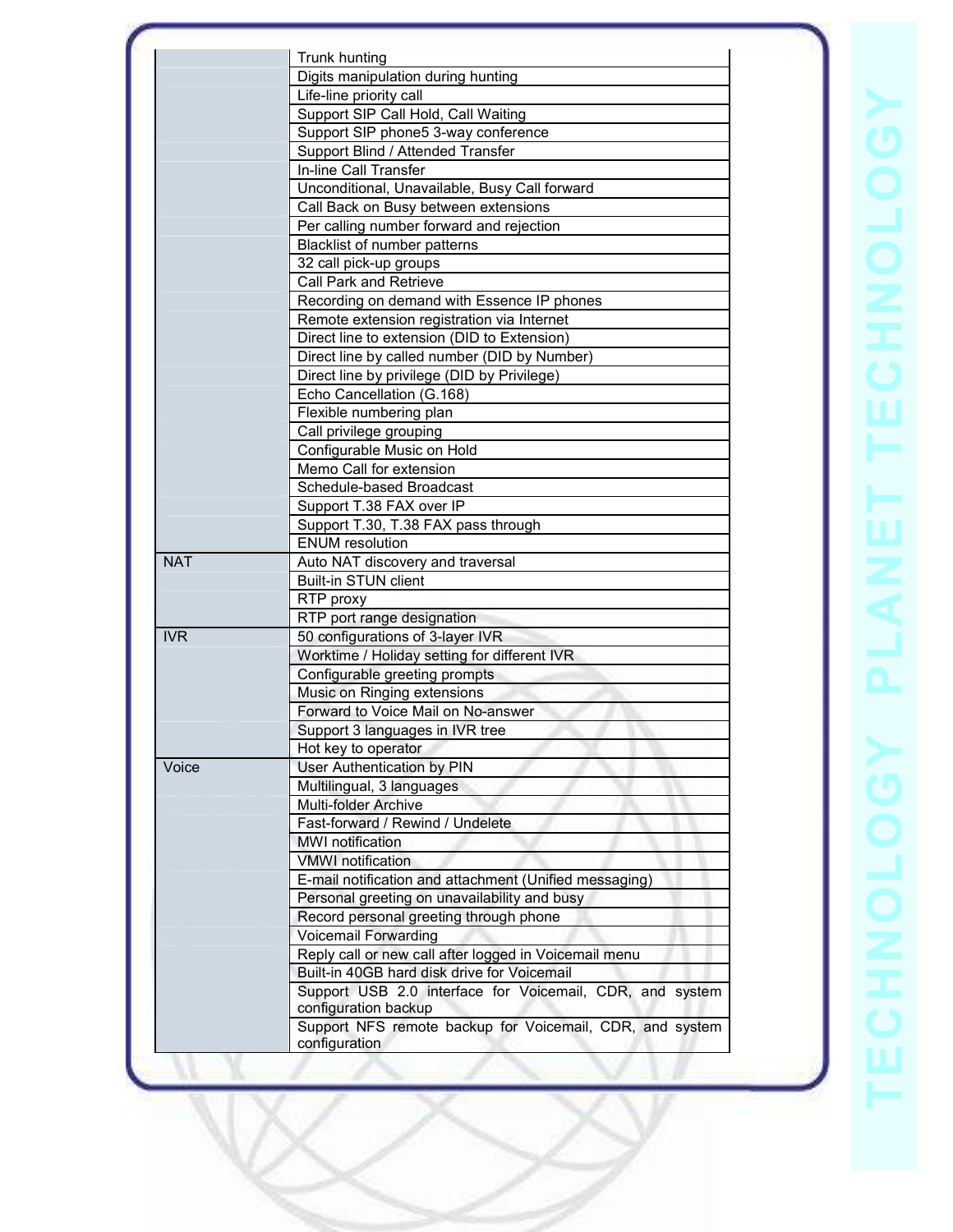| Meet-me conference                       | 24 conference rooms with configurable number and<br><b>PIN</b>                                               |  |
|------------------------------------------|--------------------------------------------------------------------------------------------------------------|--|
|                                          | Up to 24 parties4,1 among all conference rooms                                                               |  |
|                                          | Lock / Mute / Join / Drop control for administrator                                                          |  |
|                                          | Music on First Dial-in Party                                                                                 |  |
|                                          | Hot key to leave the conference                                                                              |  |
|                                          | Hot key for administrator to manage the conference                                                           |  |
| Call<br>Automatic<br><b>Distribution</b> |                                                                                                              |  |
|                                          | 32 queues with 32 agents among all queues.                                                                   |  |
|                                          | 32 inbound call among all queues                                                                             |  |
|                                          | Configurable waiting length for individual queue                                                             |  |
|                                          | Support five distribution policies including round robin, ring<br>all, least recent, fewest call, and random |  |
|                                          | Configurable waiting time for each queue                                                                     |  |
|                                          | Allow agent remotely log-in                                                                                  |  |
|                                          | Agent can participate multiple queues                                                                        |  |
|                                          | Agent phones also allow extension calls                                                                      |  |
| Stackable                                | Support LAN stacking up to 4 units in the same model                                                         |  |
|                                          | Automatic intra-trunking creation among stacking units                                                       |  |
|                                          | Automatic configuration publishing from Master to Slaves                                                     |  |
|                                          | Automatic load balancing in hosting feature phones3                                                          |  |
| <b>Internet Sharing</b>                  |                                                                                                              |  |
| System management                        | Web-based configuration with session control                                                                 |  |
|                                          | User and administrator configuration mode                                                                    |  |
|                                          | Automatic expiring the idle sessions                                                                         |  |
|                                          | Support firmware upgrade through the Internet<br>Configuration Wizard for mass extensions and users          |  |
|                                          | creation<br>Step-by-Step Wizard for adding users, extensions and                                             |  |
|                                          | trunks                                                                                                       |  |
|                                          | Built in online help in wizard                                                                               |  |
|                                          | Command Line Interface (CLI) for configuration                                                               |  |
|                                          | System event Syslog                                                                                          |  |
| Network management                       | DHCP / PPPoE / Static IP on WAN                                                                              |  |
|                                          | Support MAC Clone on WAN                                                                                     |  |
|                                          | <b>Static LAN routing</b>                                                                                    |  |
|                                          | Firewall on predefined services                                                                              |  |
|                                          | Virtual Server for client device                                                                             |  |
|                                          | NAT for outbound traffic from LAN                                                                            |  |
|                                          | WAN QoS queuing mechanism for VoIP and data traffic                                                          |  |
|                                          | Support TOS setting                                                                                          |  |
|                                          | DNS forwarder and dynamic DNS                                                                                |  |
|                                          | SNMPv2 with standard MIB format                                                                              |  |
|                                          |                                                                                                              |  |